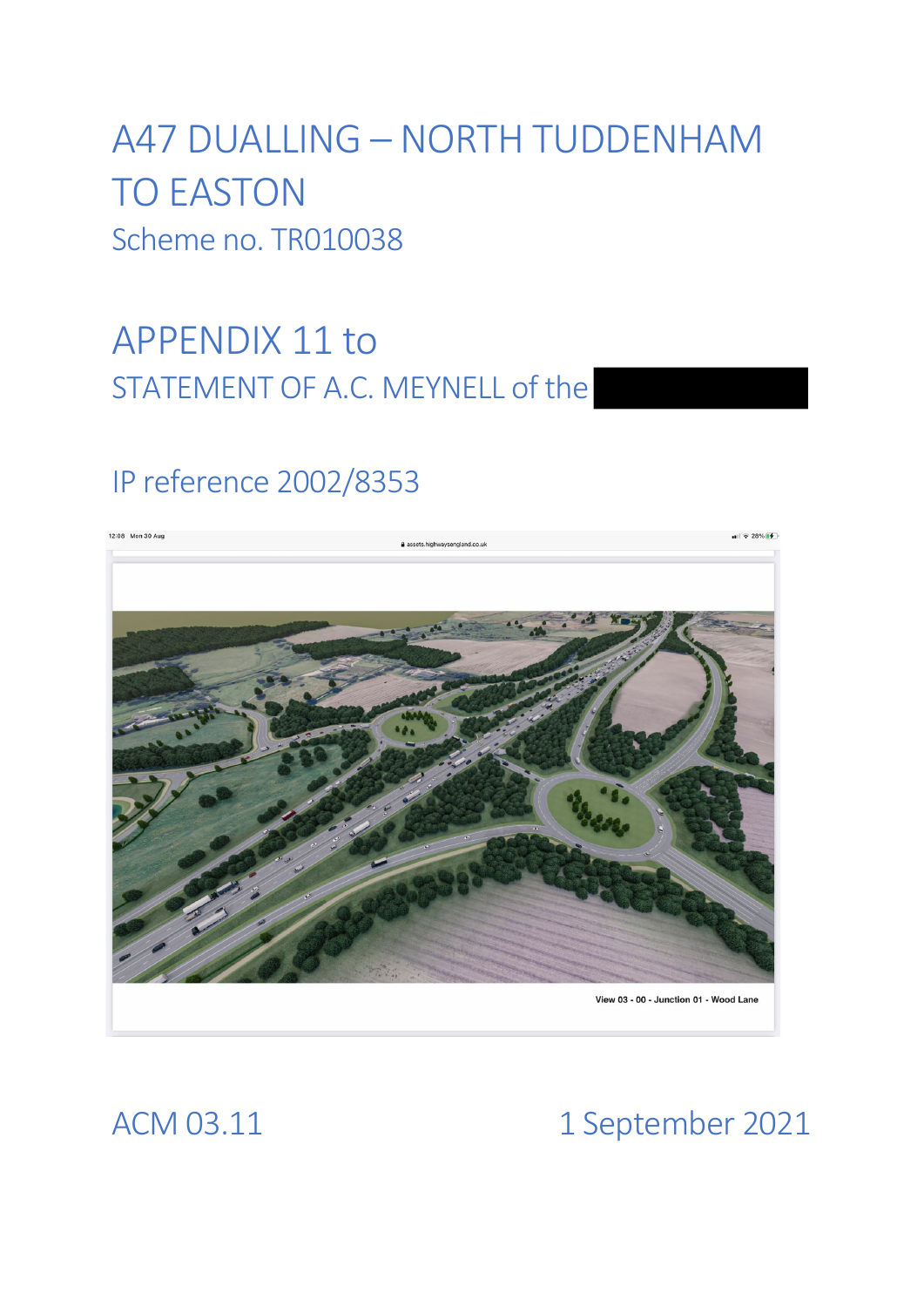Infrastructure Planning

Planning Act 2008

The Infrastructure Planning (Applications : Prescribed Forms and Procedure) Regulations 2009

The A47 North Tuddenham to Easton Development Consent Order 202[x]

## STATEMENT OF ANTHONY CHARLES MEYNELL APPENDIX 11

Application reference: TR 010038

Interested Party reference: 2002/8353

Document reference: ACM 03.11

Date: 1 September 2021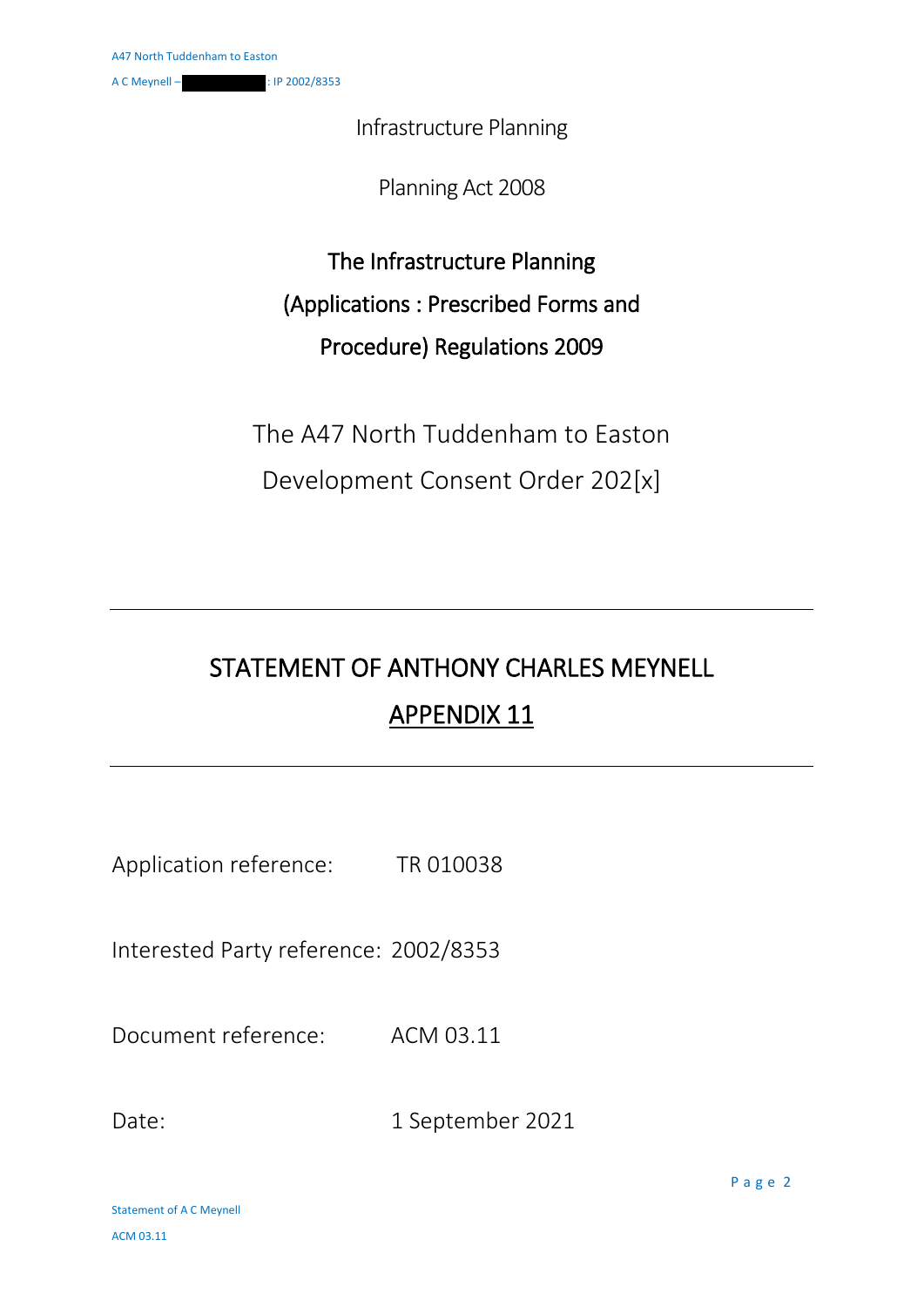### APPENDIX 11

### A47 North Tuddenham to Easton consultation timeline with copies of published plans

### **List of Plans in Annex A**

| <b>Plan</b><br>no. | <b>Description</b>                                       | <b>Document taken from</b>                                                | <b>Date</b> |
|--------------------|----------------------------------------------------------|---------------------------------------------------------------------------|-------------|
| 1                  | Option 1 consulted                                       | Consultation brochure, pp4-5                                              | Mar 2017    |
| 2                  | Option 2 consulted                                       | Ditto, pp6-7                                                              | Mar 2017    |
| 3                  | Option 3 consulted                                       | Ditto, pp8-9                                                              | Mar 2017    |
| 4                  | Option 4 consulted                                       | Ditto, pp10-11                                                            | Mar 2017    |
| 5                  | Plan 5 "respecting the<br>environment                    | Ditto, pp12-13                                                            | Mar 2017    |
| 6                  | Option 2 as consulted                                    | HE Public Consultation report, para 2.3.3,<br>page 9                      |             |
| 7                  | Option 2 amended<br>(preferred route)                    | Preferred route announcement Aug 2017 Aug 2017<br>- second page           |             |
| 8                  | Ditto -                                                  | EIA Scoping report PCF Stage 3 - Sept<br>2019 page 2                      | Sept 2019   |
| 9                  | Ditto -                                                  | Junction & Sideroad strategy - Feb 2020<br>page 6                         | Feb 2020    |
| 10                 | Wood Lane Junction 1st<br>design                         | Ditto $-$ page 33                                                         | Feb 2020    |
| 11                 | Wood Lane Junction 2nd<br>design with compounds<br>added | Project Update Winter 2020 - 6 <sup>th</sup> page                         | Dec 2020    |
| 12                 | Ditto -                                                  | Sent with Mr Powis' email to Savills 9<br>Dec 2020 (ACM 03.8 / 52 -52A)   | Dec 2020    |
| 13                 | Wood Lane Junction 2nd<br>design                         | DCO Application plans March 2021 (copy<br>of composite plans of junction) | Mar 2021    |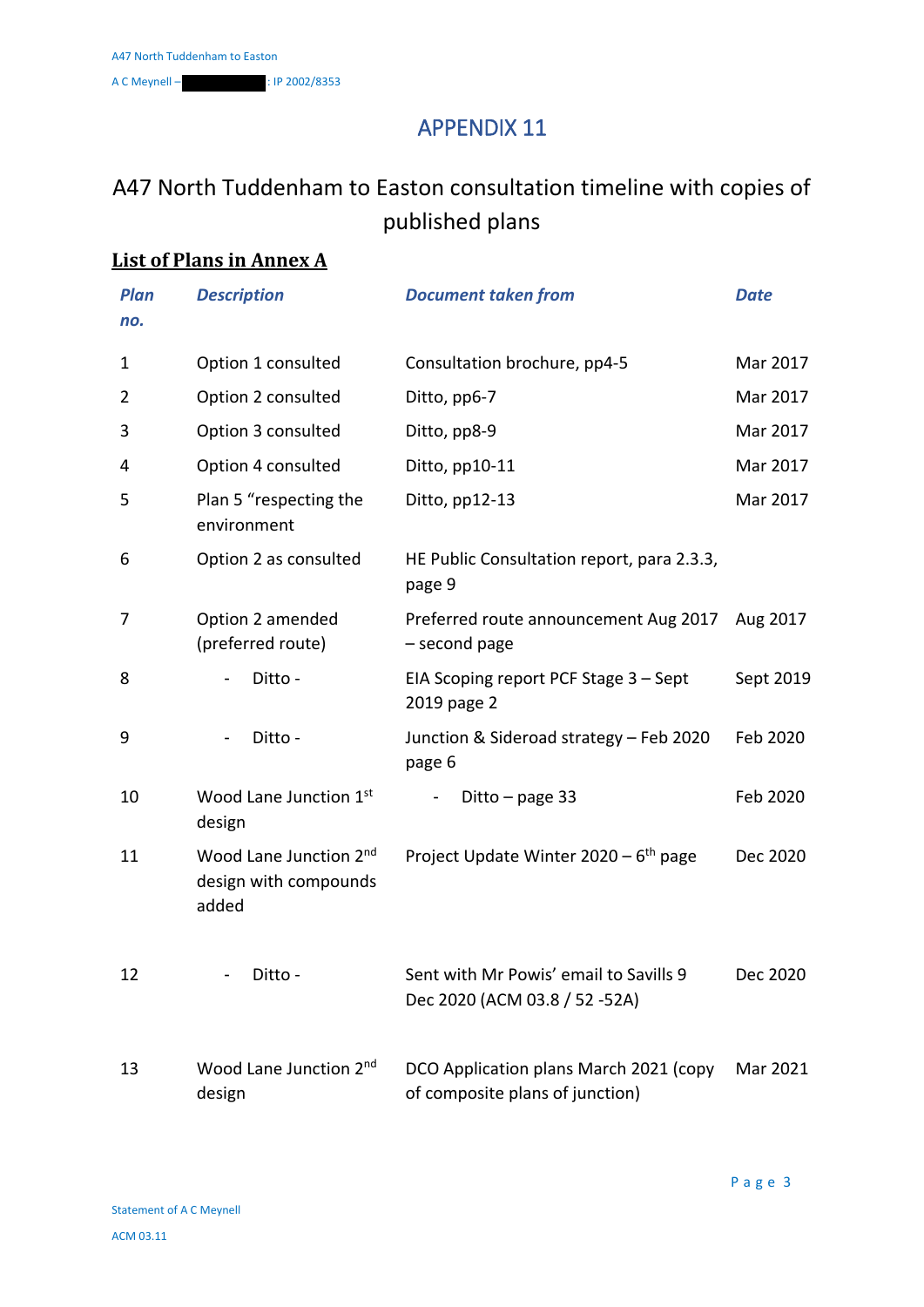#### **A47 North Tuddenham to Easton dualling**

#### **Timeline re development of design options and consultations.**

| <b>Ref</b>     | <b>Date</b> | <b>Description</b>                                                                                                                                                                                                                                                                                                                                                                                                                    | <b>Plan in</b><br><b>Annex A</b> |
|----------------|-------------|---------------------------------------------------------------------------------------------------------------------------------------------------------------------------------------------------------------------------------------------------------------------------------------------------------------------------------------------------------------------------------------------------------------------------------------|----------------------------------|
| 1              | 2014        | The Government's Road Investment Strategy $(RIS)^1$ is published<br>setting out a £15.1bn investment for 2015-21 <sup>2</sup> to improve journeys<br>on England's major motorways and A roads. The RIS packages<br>includes 6 schemes to improve journeys on the 115 mi stretch of<br>A47 between Peterborough and Gt Yarmouth. <sup>3</sup><br>The A47 North Tuddenham to Easton dualling forms one of the<br>schemes. <sup>45</sup> |                                  |
| $\overline{2}$ | 2016        | 14 potential alternative options were considered as part of the<br>scheme development process. These options did not perform well<br>against the objectives and therefore were not pursued further. <sup>6</sup>                                                                                                                                                                                                                      |                                  |

**.** 

- <sup>3</sup> Ibid, investment plan, East of England, page 36 (36/42)
- <sup>4</sup> Ibid, item D3 in table on page 37

<sup>6</sup> A47 North Tuddenham to Easton, Scheme Assessment Report, v1.0 (bearing date 15 December 2017 but approved and issued 5 February 2020) available at Highways England website under Consultation 2017 documents (options considered at para 9.2.1 *et seq*)

<sup>1</sup> Dept of Transport, Road Investment Strategy, Overview, December 2014, available on assets.publishing.service.gov.uk by internet search

 $<sup>2</sup>$  Ibid at page 32 (pdf 32/42)</sup>

<sup>&</sup>lt;sup>5</sup> Information also taken from 2017 Consultation brochure available at Highways England Website www.highwaysengland.citzenspace.com/he/a47-north-tuddenham-to-easton-dualling Find in Overview tab; then at the very bottom, in "related docs"; see Para 1, Introduction, Page 2 "about the A47 improvement scheme"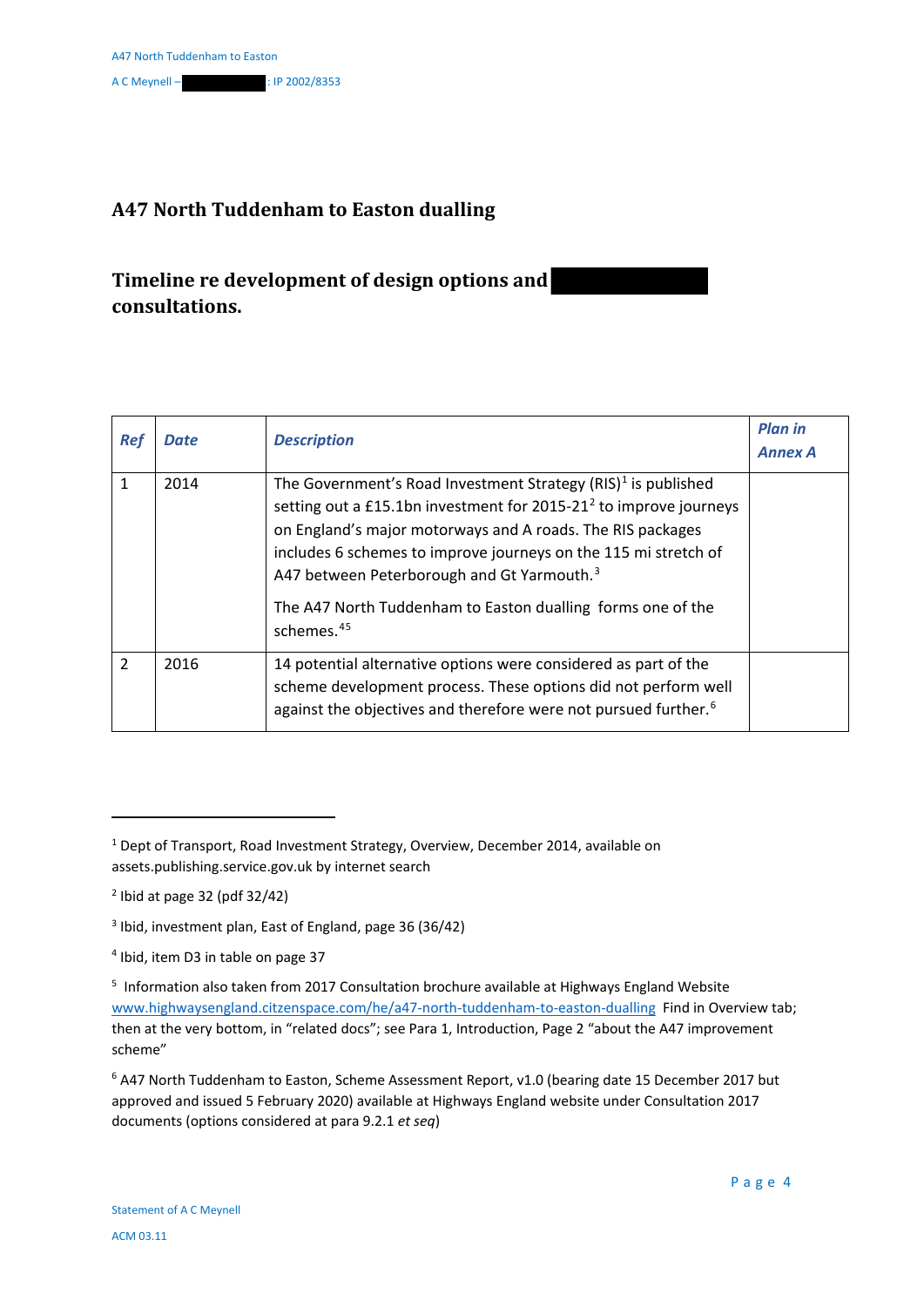| <b>Ref</b>     | <b>Date</b>              | <b>Description</b>                                                                                                                                                                                                                                                                                                                                                                                          | <b>Plan in</b><br><b>Annex A</b> |
|----------------|--------------------------|-------------------------------------------------------------------------------------------------------------------------------------------------------------------------------------------------------------------------------------------------------------------------------------------------------------------------------------------------------------------------------------------------------------|----------------------------------|
| 3              | 13 Mar to 21<br>Apr 2017 | Initial non-statutory consultation by Highways England (HE) on 4<br>options <sup>7</sup> .<br>None of the options considered showed any intermediate<br>junctions between one end and the other of the proposed new<br>mainline.                                                                                                                                                                            |                                  |
|                |                          | The general comment before the options are describes says<br>"where we propose to build a new road, the existing carriageway<br>will be retained for access to fields, farms, properties and for non-<br>motorists" <sup>8</sup>                                                                                                                                                                            |                                  |
|                |                          | Option 1 runs north of the existing A47 opposite                                                                                                                                                                                                                                                                                                                                                            | Plan 1                           |
|                |                          | Option 2 follows the existing A47 except for a bypass running<br>south of Hockering to rejoin the existing road at Sandy Lane.                                                                                                                                                                                                                                                                              | Plan 2                           |
|                |                          | Option 3 runs south of Hockering and north of Honingham,<br>crossing the existing A47 at Sandy Lane by an over/under bridge.                                                                                                                                                                                                                                                                                | Plan 3                           |
|                |                          | Option 4 runs south and crosses<br>meadows just<br>south of the River Tud.                                                                                                                                                                                                                                                                                                                                  | Plan 4                           |
|                |                          | [Note that plan 5 to the brochure <sup>9</sup> headed "respecting the<br>environment", marks the<br>Ice house as a listed building<br>but omits<br>itself.                                                                                                                                                                                                                                                  | Plan 5                           |
| $\overline{4}$ | Aug 2017                 | Consultation report <sup>10</sup> prepared issued by HE stating that option 2<br>was the most supported. The report confirms that while the<br>preferred route preliminary design is being developed, detailed<br>consultation with landowners and stakeholders will be undertaken<br>which will help shape its preliminary design, with consultations<br>expected late 2017 and early 2018 <sup>11</sup> . | Plan 6                           |

**.** 

<sup>11</sup> Ibid, paras 14.12.5/14.12.6

 $72017$  Consultation brochure, ibid. para 4, with plans at pages 4 to 11,

<sup>8</sup> Ibid, last para of para 4 introduction, at page 4

 $9$  Ibid, at page 12-13

<sup>&</sup>lt;sup>10</sup> Highways England, A47 corridor improvement scheme, Public Consultation Report, A47 North Tuddenham to Easton, August 2017, para 14.2.4. Available at highwaysengland.co.uk under "A47 North Tuddenham to Easton", documents tab, Consultation 2017 documents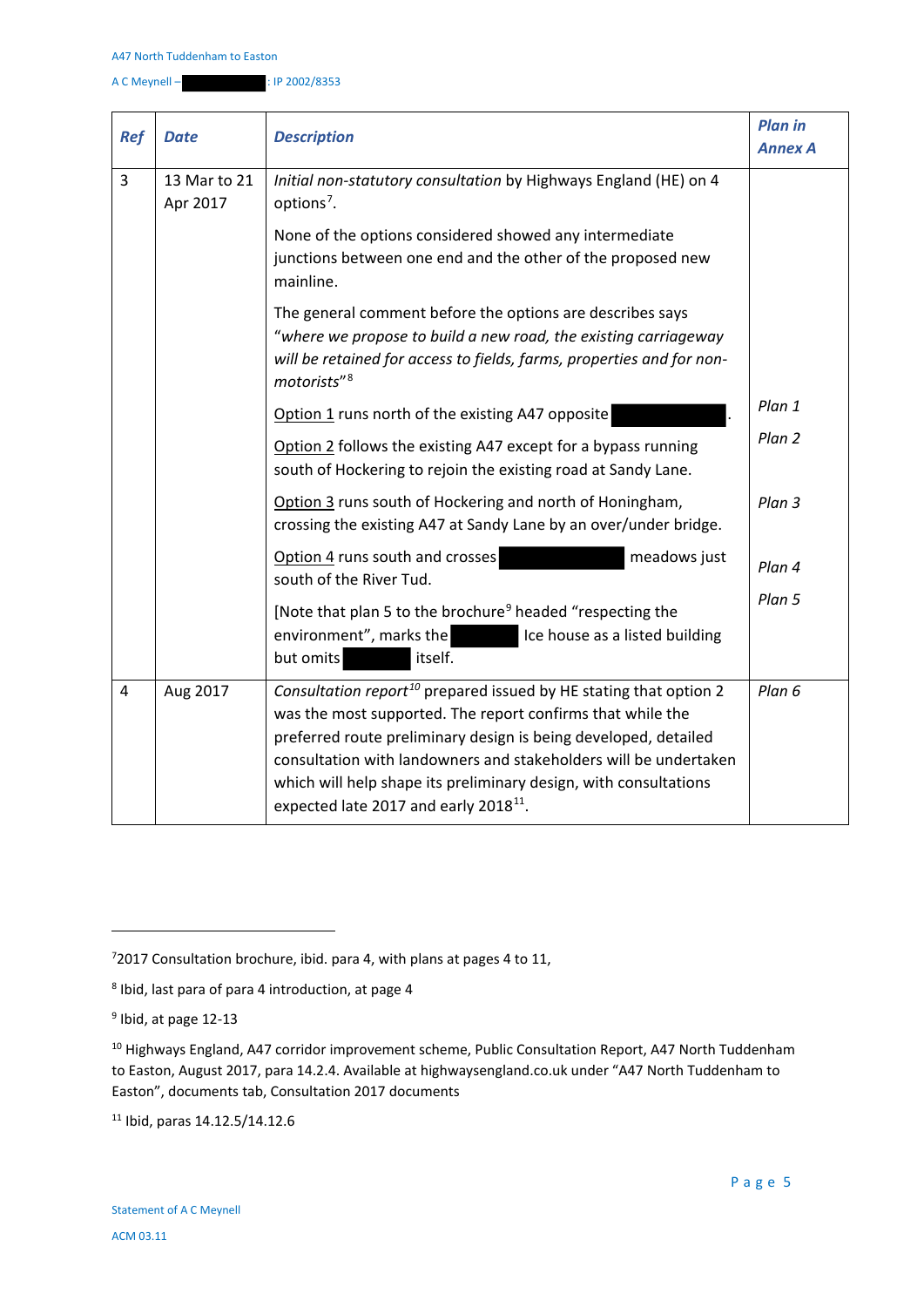A C Meynell -

| <b>Ref</b>     | Date             | <b>Description</b>                                                                                                                                                                                                                                                                                                                                                                                                                                                                                 | <b>Plan in</b><br><b>Annex A</b> |
|----------------|------------------|----------------------------------------------------------------------------------------------------------------------------------------------------------------------------------------------------------------------------------------------------------------------------------------------------------------------------------------------------------------------------------------------------------------------------------------------------------------------------------------------------|----------------------------------|
| 5              | Aug 2017         | Preferred Route Announcement <sup>12</sup> issued by HE with an "amended<br>version of Option 2" as the Preferred Route, which is said would be<br>kept to the north side of the corridor as it passes Honingham.<br>This element, among others given, it is said "will make the road<br>easier to construct and will retain a significant amount of the<br>existing A47 for local access, cycling and walking <sup>13</sup> "                                                                     | Plan <sub>7</sub>                |
|                |                  | The preferred option it is said "will now be developed further<br>before statutory consultation" <sup>14</sup> .                                                                                                                                                                                                                                                                                                                                                                                   |                                  |
|                |                  | The plan shows the amended version of Option 2 on the<br>Announcement runnning offline south of Hockering (west to east)<br>and crossing to the north side at Sandy Lane (the same place as<br>Option 3 had been shown crossing the existing A47 by an<br>overpass). The plan includes two dashed boxes on it said to depict<br>the location of the new proposed junction at the crossing point. No<br>explanation for or details of the junction are given. There is no<br>junction at Wood Lane. |                                  |
|                |                  | From the crossing point eastward the new road is shown as<br>running closely to the north of the existing A47 past<br>and<br>Honingham.                                                                                                                                                                                                                                                                                                                                                            |                                  |
| 6              | Early 2018       | Expected period for statutory consultation as per preferred route<br>announcement. No more consultation takes place until Feb 2020<br>(see below, item 12)                                                                                                                                                                                                                                                                                                                                         |                                  |
| $\overline{7}$ | <b>July 2019</b> | Preferred route for Norwich Western Link (NWL) announced by<br>Norfolk County Council (report in Eastern Daily Press 5 July 2019,<br>of imminent announcement in forthcoming NCC Cabinet meeting<br>to be held the following week). The route is Option C of the four<br>options considered for the NWL and is planned to join the A47 at<br>Wood Lane.                                                                                                                                            |                                  |

<sup>&</sup>lt;sup>12</sup> Highways England Preferred Route Announcement, a47 North Tuddenham to Easton, August 2017, available at at highwaysengland.co.uk under "A47 North Tuddenham to Easton", documents tab, Consultation 2017 documents

 $13$  Ibid, second page, right side "The preferred Route - Option 2

<sup>&</sup>lt;sup>14</sup> Ibid, first page left side at top, under the heading "What happens next?"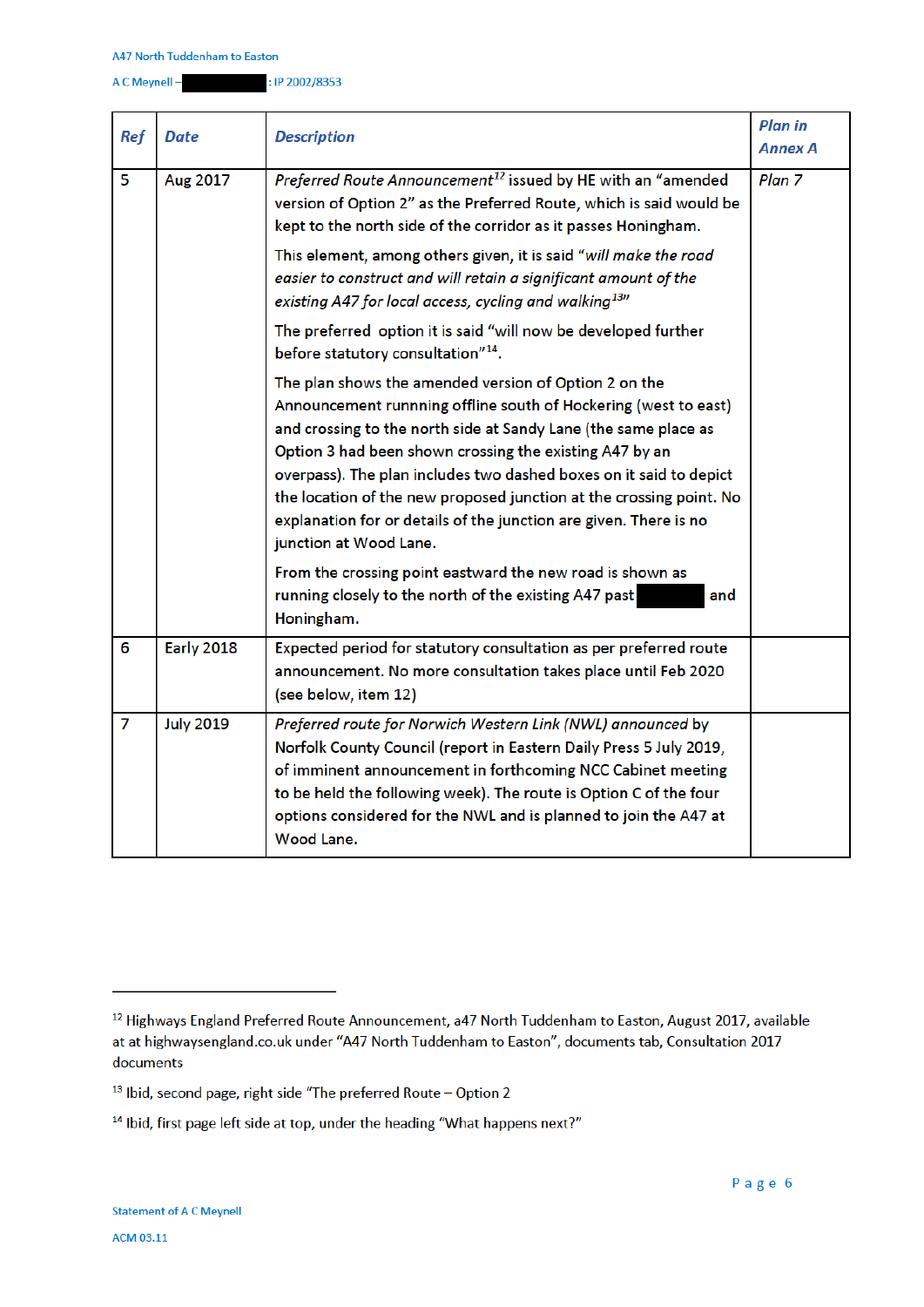| <b>Ref</b> | <b>Date</b> | <b>Description</b>                                                                                                                                                                                                                                                                                                                                                                                                                                                                               | <b>Plan in</b><br><b>Annex A</b> |
|------------|-------------|--------------------------------------------------------------------------------------------------------------------------------------------------------------------------------------------------------------------------------------------------------------------------------------------------------------------------------------------------------------------------------------------------------------------------------------------------------------------------------------------------|----------------------------------|
| 8          | Sept 2019   | EIA Scoping Report (PCF <sup>15</sup> stage 3) <sup>16</sup> issued by HE to the Planning<br>Inspectorate, showing the proposed scheme on plans as being<br>exactly the same as the amended option 2 route planned when the<br>preferred route announcement was published two years before in<br>August 2017, with the same box shown for a junction at Sandy<br>Lane / Church Lane (Fig 1-1 on page 2).                                                                                         | Plan 8                           |
| 9          | Nov 2019    | Inspector's Scoping Opinion <sup>17</sup> issued, based on the 2017 preferred<br>route. The Inspectorate request full details of the junctions and the<br>construction compounds and storage bunds as they had not been<br>provided by HE in the Scoping Report (paras 2.3.2 and 2.3.3).                                                                                                                                                                                                         |                                  |
|            |             | The Inspectorate also at para 2.3.4 required that "the Applicant<br>provides "A description of the reasonable alternatives  relevant<br>to the proposed design and its specific characteristics and an<br>indication of the main reasons for selecting the chosen option(s),<br>including a comparison of the cumulative effects". [underlining<br>added]                                                                                                                                        |                                  |
|            |             | At 2.3.9 the Inspectorate invited the Applicant, if the proposed<br>Development were to materially change, to consider requesting a<br>new scoping opinion.                                                                                                                                                                                                                                                                                                                                      |                                  |
|            |             | The documents appended to the opinion included a letter from<br>Natural England dated 18 October 2019 <sup>18</sup> with an Annex A listing<br>all the relevant issues it wished the Applicant to deal with<br>including. under the heading "Heritage Landscapes" <sup>19</sup> requesting<br>the Applicant to consult www.hmrc.gov.uk/heritage/lbsearch.htm,<br>consultation of which would have revealed the<br>designation.<br>There is no record of any further scoping Opinion being given. |                                  |
| 10         | 27 Jan 2020 | James Powis of HE visits<br>when a new plan was shown to<br>Mr Meynell for the first time showing what appeared to be an<br>advanced design of a large new grade-separated junction at Wood                                                                                                                                                                                                                                                                                                      | Plan 10                          |

<sup>15</sup> Project Control Framework – see Project Control Framework Handbook, Highways England, v4 2018

<sup>16</sup> A47 North Tuddenham to Easton, EIA Scoping Report, PCF Stage 3 (HE551489-GTY-EGN-000-RP-LX-0001 P04), Sept 2019 available on Ex A website under pre-examination documents

<sup>17</sup> Scoping Opinion: Proposed A47 North Tuddenham to Easton Case ref TR010038, November 2019, available as for the Scoping Report on Ex A website under pre-examination documents.

<sup>18</sup> Ibid, At page 160./184 of the pdf Scoping Opinion

<sup>19</sup> Ibid, At para 3 of Annex A, second sub-heading ((page 165/184 on the pdf)

**.**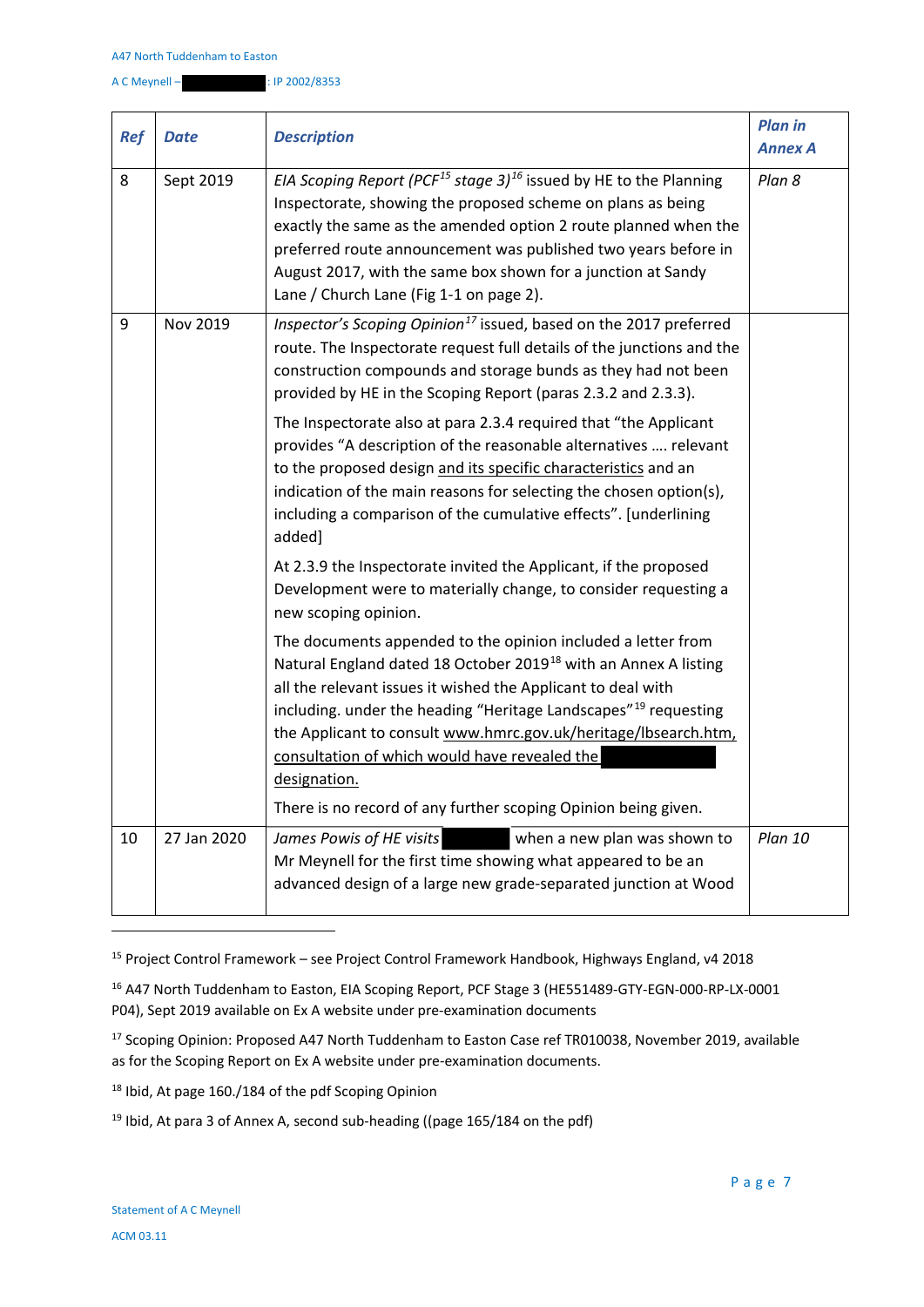| <b>Ref</b> | <b>Date</b> | <b>Description</b>                                                                                                                                                                                                                                                                                                                                                                                                                                                                                                             | <b>Plan in</b><br><b>Annex A</b> |
|------------|-------------|--------------------------------------------------------------------------------------------------------------------------------------------------------------------------------------------------------------------------------------------------------------------------------------------------------------------------------------------------------------------------------------------------------------------------------------------------------------------------------------------------------------------------------|----------------------------------|
|            |             | Lane (instead of Sandy Lane) in order to connect the dualled A47<br>with the now proposed $NWL^{20}$ . The plan is the same as then<br>produced for the 2020 Statutory Consultation due to start in the<br>next few weeks.                                                                                                                                                                                                                                                                                                     |                                  |
|            |             | The A47 would be elevated at the junction and the junction below.<br>The plan shows a road coming off the south dumbbell southwest<br>across the Estate's land leading to Church Lane to the south of the<br>new mainline. Access off that road is shown to Berry Hall's old back<br>drive and to Hillcrest. There is an underpass beneath the mainline<br>at Church Lane but limited to pedestrians and cyclists                                                                                                              |                                  |
|            |             | This iteration of the Scheme for the first time requires land to be<br>taken from<br>. No indication is however given of any<br>temporary works compounds or storage bunds.                                                                                                                                                                                                                                                                                                                                                    |                                  |
|            |             | Mr Meynell was told that the statutory consultation on this<br>proposal would be in spring $2020^{21}$ . HE also wanted access in Feb<br>2020 for 8 weeks to drill boreholes.                                                                                                                                                                                                                                                                                                                                                  |                                  |
| 11         | Feb 2020    | HE's Junction and Sideroad strategy Report <sup>22</sup> is issued.                                                                                                                                                                                                                                                                                                                                                                                                                                                            |                                  |
|            |             | This confirms that the earlier preferred amended route 2 had been<br>published (fig 1-1 at page 2) (the "PRA alignment") and that the<br>central junction had then been shown at Sandy Lane / Church Lane<br>(para 1.1). It continues (at para 1.2), to say that the purpose of the<br>Report is to provide a technical recommendation on the Junction<br>layout "at the 3 proposed junction locations announced at PRA",<br>with allowance for the NWL scheme which had announced<br>Preferred Route Alignments in July 2019. | Plan 9                           |
|            |             | The rest of the report then describes just two junctions:<br>A central junction not at Sandy Lane but at a new location<br>at Wood Lane (paras 2.4.1, 2.5.1 and 2.6.1) with the<br>options considered for it being at grade, compact grade<br>separated and fully grade separated.<br>No mention is made of the change of location;                                                                                                                                                                                            |                                  |

<sup>20</sup> Meeting note at ACM 03.8/1

<sup>21</sup> Appendix 8 to AC Meynell Statement at page 8 (ACM 03.8 /8)

<sup>22</sup> A47 North Tuddenham to Easton, Junction & Sideroad Strategy, PCF Stage 3 (HE551489-GTY-EGN-000-RP-CH-30001) February 2020 P01, available at highwaysengland.co.uk A47 North Tuddenham to Easton under Consultation 2020 documents

1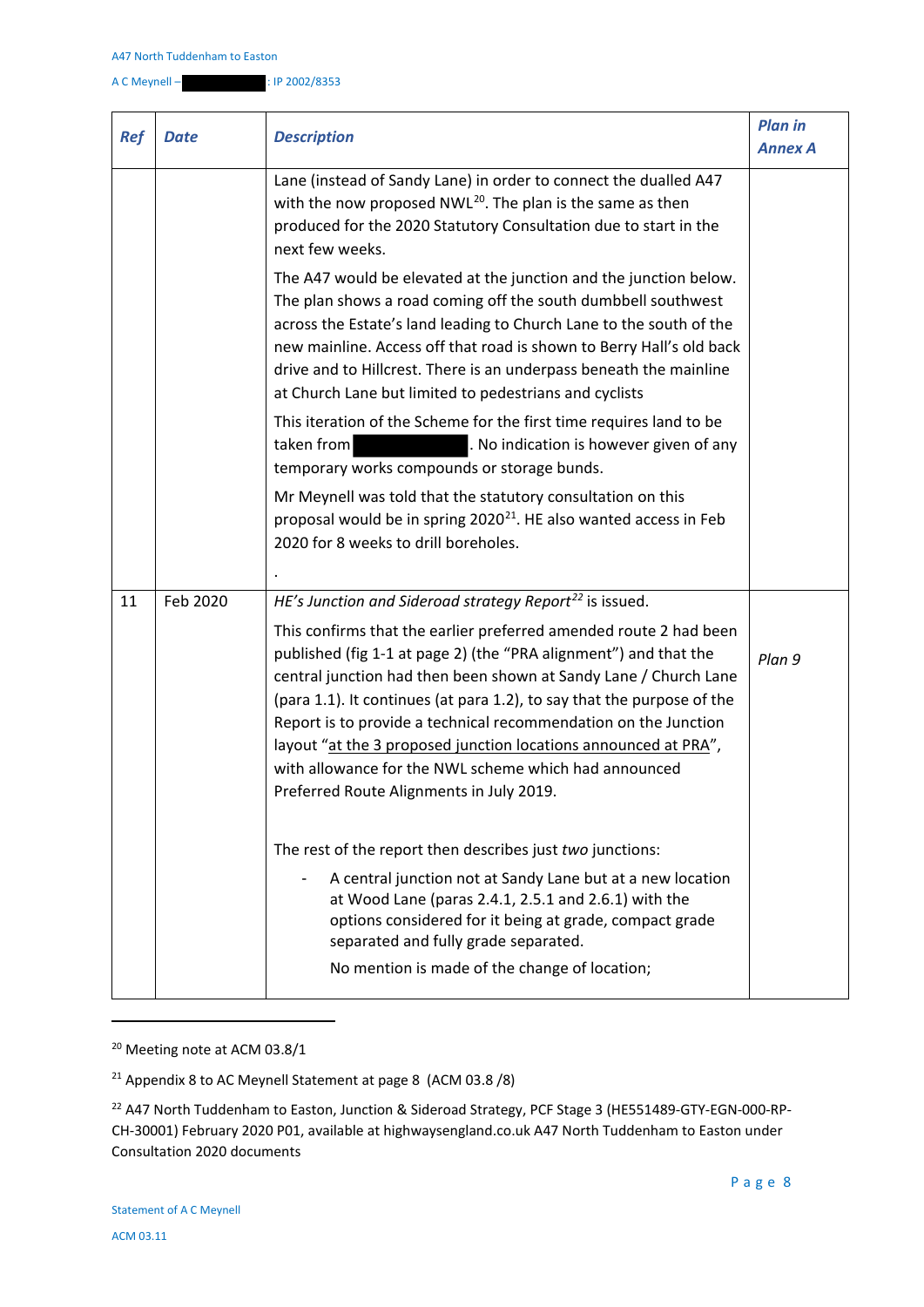A C Meynell – : IP 2002/8353

| <b>Ref</b> | Date           | <b>Description</b>                                                                                                                                                                                                                                                                                                                                                                                                                                                                                                                                                                                     | <b>Plan in</b><br><b>Annex A</b> |
|------------|----------------|--------------------------------------------------------------------------------------------------------------------------------------------------------------------------------------------------------------------------------------------------------------------------------------------------------------------------------------------------------------------------------------------------------------------------------------------------------------------------------------------------------------------------------------------------------------------------------------------------------|----------------------------------|
|            |                | An eastern junction at Norwich Road;<br>The original first new junction at the west end was left out as an<br>existing junction was said to be deemed sufficient                                                                                                                                                                                                                                                                                                                                                                                                                                       |                                  |
|            |                | he grade separated choice for the Wood Lane junction is shown in<br>drawings at paras 5.4.6 to 5.4.9 (at page 6) (as it was to Mr<br>Meynell on 27 January) with a two-dumbbell layout and an access<br>rear drive and to Hillcrest running west from<br>road to<br>the south dumbbell of the junction.                                                                                                                                                                                                                                                                                                | Plan 10                          |
|            |                | No other grade separated alternative designs were shown or<br>discussed.                                                                                                                                                                                                                                                                                                                                                                                                                                                                                                                               |                                  |
| 12         | Feb 2020       | Statutory Consultation brochure issued <sup>23</sup> .<br>This brochure explains a number of changes from the Aug 2017<br>announced amended option 2 to reach the "revised option 2", but<br>not the moving of the location of the central junction. It shows the<br>two new junctions at Wood Lane and Norwich Road as per the<br>Junctions and Sideroads report of Feb 2020 (with no alternative<br>options shown or described). Still no compounds or storage bunds<br>are shown.                                                                                                                   |                                  |
| 13         | 24 Feb 2020    | Statutory consultation begins, on the revised option 2.                                                                                                                                                                                                                                                                                                                                                                                                                                                                                                                                                |                                  |
| 14         | 1 April 2020   | Savills' letter for Mr Meynell to HE <sup>24</sup> responding to the statutory<br>consultation.<br>The letter confirms the Heritage designation of the Estate and that<br>there had been no previous consultation on the now proposed<br>junction at Wood Lane. It goes on to say that the Scheme has had a<br>material change and that given that, its suitability should be<br>reassessed. It also proposes that the junction be moved approx.<br>100m to the north to avoid impacting the Heritage Asset (being the<br>whole Estate). There was no substantive reply from HE to Savills'<br>letter. |                                  |
| 15         | Summer<br>2020 | HE carry out investigations on the Estate's land <sup>25</sup> .                                                                                                                                                                                                                                                                                                                                                                                                                                                                                                                                       |                                  |

<sup>&</sup>lt;sup>23</sup> A47 North Tuddenham to Easton, Public Consultation, Have Your Say, February 2020, available at highwaysengland.co.uk under "A47 North Tuddenham to Easton", documents tab, Consultation 2020 documents

**.** 

<sup>&</sup>lt;sup>24</sup> Mr Meynell's Statement, Appendix 8 (ACM 03.8) page 3 (ACM 03.8 /3)

<sup>&</sup>lt;sup>25</sup> Mr Meynell's Statement, Appendix 8 (ACM 03.8) page 5 to 35 (ACM 03.8 /5 to 35)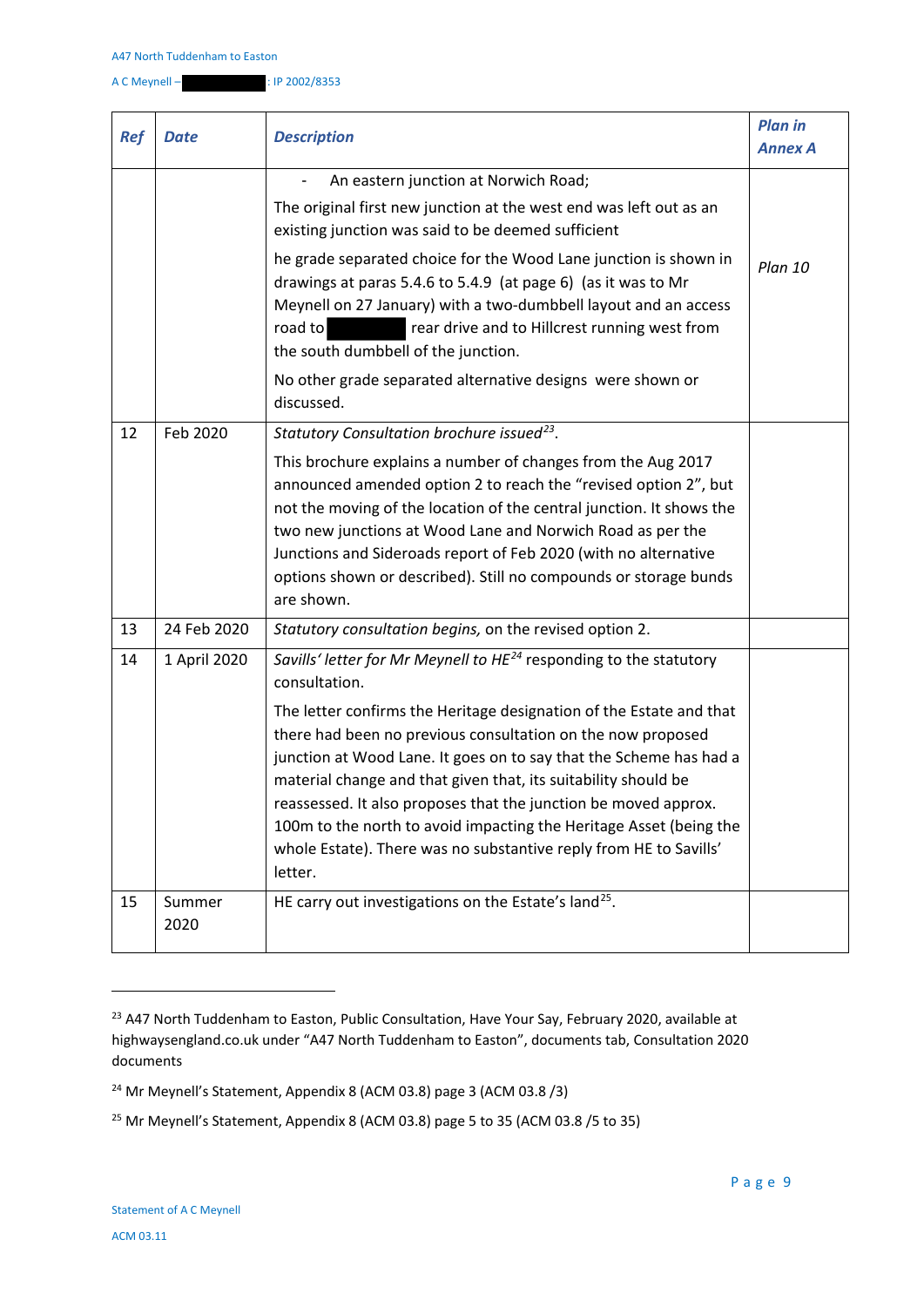| <b>Ref</b> | <b>Date</b>       | <b>Description</b>                                                                                                                                                                                                                                                                                                                                                                                                                                                                                                                                                                                                                                                                                                                                                                                                                                                                                                                                                              | <b>Plan in</b><br><b>Annex A</b> |
|------------|-------------------|---------------------------------------------------------------------------------------------------------------------------------------------------------------------------------------------------------------------------------------------------------------------------------------------------------------------------------------------------------------------------------------------------------------------------------------------------------------------------------------------------------------------------------------------------------------------------------------------------------------------------------------------------------------------------------------------------------------------------------------------------------------------------------------------------------------------------------------------------------------------------------------------------------------------------------------------------------------------------------|----------------------------------|
| 16         | 25 Nov 2020       | James Powis emails Mr Meynell asking for the opportunity to meet<br>him to update him on the current status.                                                                                                                                                                                                                                                                                                                                                                                                                                                                                                                                                                                                                                                                                                                                                                                                                                                                    |                                  |
| 17         | Early Dec<br>2020 | HE issue to public "Project Update Winter 2020"26<br>The leaflet explains changes made from the first Wood Lane<br>Junction design in Feb 2020 to reach the current proposed DCO<br>design and shows for the first time the proposed works<br>compounds, including two on the<br>land west of<br>Berry's Lane (as now proposed) but not the compound to the east<br>of Berry's Lane now required in addition.                                                                                                                                                                                                                                                                                                                                                                                                                                                                                                                                                                   | Plan 11                          |
| 18         | 9 Dec 2020        | James Powis sends plan to Mr Meynell/ Savills <sup>27</sup> to inform the<br>meeting requested on 25 November-this plan is the same as<br>already published and included in the Winter 2020 project update.<br>The plan shows the current DCO proposal for the Wood Lane<br>Junction still in the same location but amended in some respects<br>from the Feb 2020 revised option 2. The proposal now includes<br>stopping up the estate's north drive to the A47 without an<br>alternative being provided and also removes the previous<br>connection from Church Lane to Berry's Lane.<br>The proposal includes for the first time two construction<br>compounds and one minerals storage / processing compound on<br>the Berry Hall Estate land, taking together a significant proportion<br>of the Estate's arable land.<br>Mr Powis apologises in his email for not sending this plan to Mr<br>Meynell before the publication of the Winter 2020 Project update<br>leaflet. | Plan 12                          |
| 19         | 14 Dec 2020       | Meeting between James Powis, Mark (?) Galliford Try, Mr Meynell<br>and Joshua Spink <sup>28</sup> .<br>They spent one and a half hours looking at all relevant parts of the<br>estate and discussing the impacts which the latest plans would<br>have. The lack of prior consultation on the new proposal, in<br>particular concerning the closure of the north drive, the addition of                                                                                                                                                                                                                                                                                                                                                                                                                                                                                                                                                                                          |                                  |

<sup>26</sup> Highways England website for the project, assets.highwaysengland.co.uk under the headings Documents / Newsletters

<sup>27</sup> Mr Meynell's Statement, Appendix 8 (ACM 03.8), email at page 52 and the plan at 52A (ACM 03.8 /52 and 52A)

<sup>28</sup> Savills' note of meeting with Mr Meynell's Statement, at Appendix 8 (ACM 03.8), on page 55 (ACM 03.8 /55); See also Mr Meynell's Statement

**.**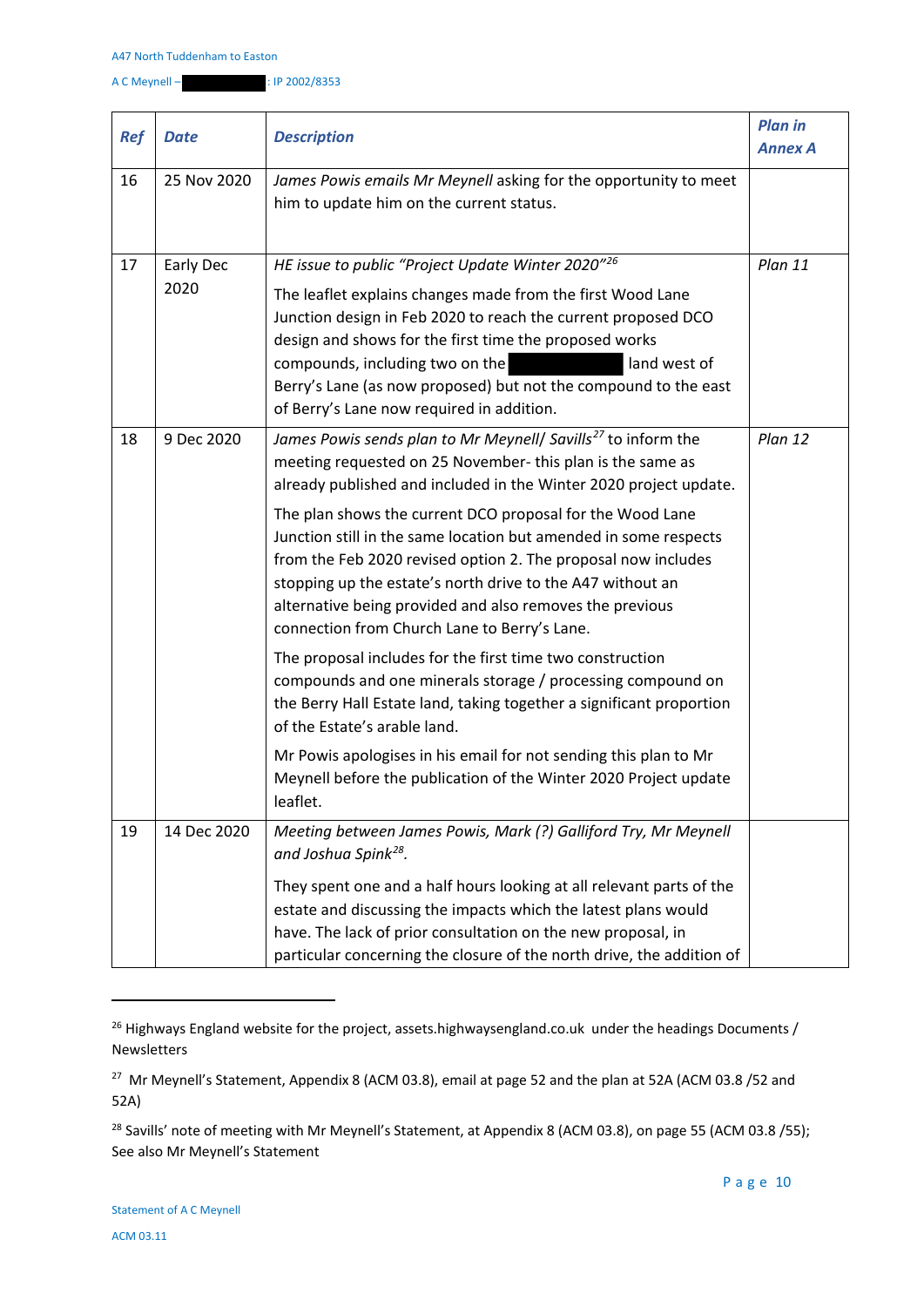| <b>Ref</b> | Date              | <b>Description</b>                                                                                                                                                                                                                                                                                                                                                                                                                                       | <b>Plan in</b><br><b>Annex A</b> |
|------------|-------------------|----------------------------------------------------------------------------------------------------------------------------------------------------------------------------------------------------------------------------------------------------------------------------------------------------------------------------------------------------------------------------------------------------------------------------------------------------------|----------------------------------|
|            |                   | the compounds, their extent and the overall effect of the proposals<br>on the Estate was emphasised by Mr Meynell and the existence of<br>the Heritage designation repeated. During the meeting Mr Meynell<br>suggests again that the problems for the estate could be resolved<br>by moving the junction 100m north. Mr Powis replies that this<br>would not be possible because the "red lines" were fixed and they<br>could not move it outside them. |                                  |
|            |                   | Mr Powis brings a laptop to make notes of the meeting but the<br>battery is flat. He has no paper or pen and so takes no<br>contemporaneous notes <sup>29</sup> .                                                                                                                                                                                                                                                                                        |                                  |
| 20         | 4 Jan 2021        | Letter Savills for Mr Meynell to HE <sup>30</sup> following the meeting, making<br>the points made at the meeting, emphasising the additional<br>impacts of the latest variation of the proposals and again<br>reminding HE of the heritage status.<br>No response was received.                                                                                                                                                                         |                                  |
| 21         | 15 Mar 2021       | Application letter sent to the Planning Inspectorate by HE with DCO<br>application $31$ .                                                                                                                                                                                                                                                                                                                                                                | Plan 13                          |
| 22         | <b>March 2021</b> | The Statement of Reasons <sup>32</sup> in its Schedule of Representations and<br>progress of negotiations (para 9.2, Annex B (Version 1 -March<br>2021) at page 75 (pdf page 80/120) states in relation it is believed<br>to Mr Meynell [name redacted] under Representation no. 4 (as<br>category 1 owner/occupier of the plots commencing at (a) with<br>8/3c, (b) at 8/5a and (c) at 8/3f) . The full wording of the report is as<br>follows:-        |                                  |
|            |                   | "No formal agreement in place to date.                                                                                                                                                                                                                                                                                                                                                                                                                   |                                  |
|            |                   | "The Applicant consulted with [redacted] as part of the<br>consultation held during 2020 and meetings were held throughout<br>2019 and 2020                                                                                                                                                                                                                                                                                                              |                                  |
|            |                   | "A meeting was offered during January 2021 to discuss the scheme<br>and the affected land parcels, further engagement will continue<br>during 2021.                                                                                                                                                                                                                                                                                                      |                                  |

1 29

<sup>30</sup> Mr Meynell's Statement, Appendix 8 (ACM 03.8), at page 56 (ACM 03.8 /56)

<sup>31</sup> APP-002

<sup>32</sup> APP-021